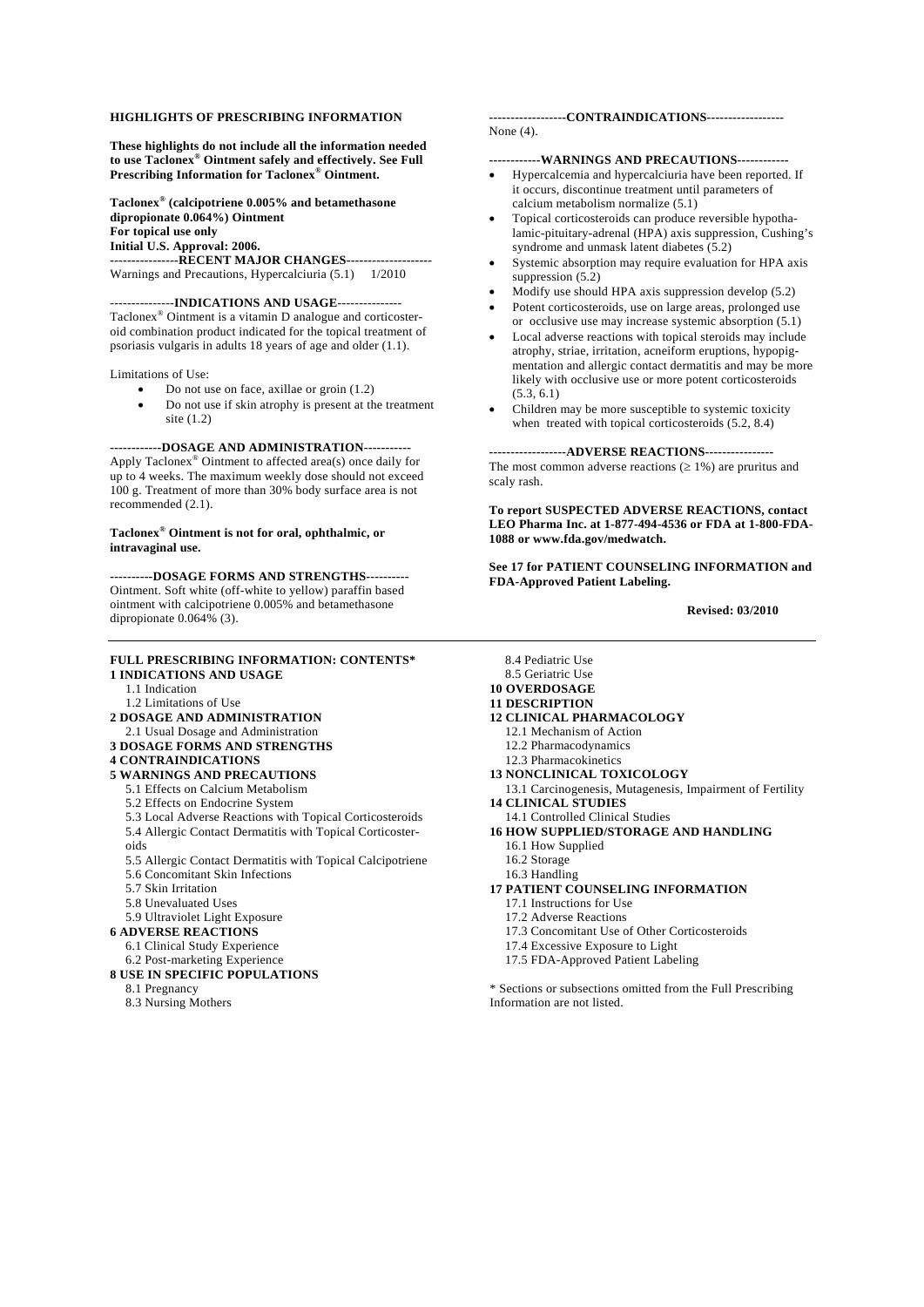# **FULL PRESCRIBING INFORMATION**

# **1 INDICATIONS AND USAGE**

## **1.1 Indication**

Taclonex® (calcipotriene and betamethasone dipropionate) Ointment is indicated for the topical treatment of psoriasis vulgaris in adults 18 years of age and older for up to 4 weeks.

## **1.2 Limitations of Use**

- Taclonex<sup>®</sup> Ointment should not be applied to the face, axillae or groin.
- Taclonex<sup>®</sup> Ointment should not be used if there is skin atrophy at the treatment site.

## **2 DOSAGE AND ADMINISTRATION**

### **2.1 Usual Dosage and Administration**

Apply an adequate layer of Taclonex<sup>®</sup> Ointment to the affected area(s) once daily for up to 4 weeks. The maximum weekly dose should not exceed 100 g. Treatment of more than 30% body surface area is not recommended. Taclonex® Ointment should be rubbed in gently and completely. Patients should wash their hands after applying Taclonex® Ointment.

Taclonex® Ointment is not for oral, ophthalmic, or intravaginal use.

## **3 DOSAGE FORMS AND STRENGTHS**

Ointment. Soft white (off white to yellow) paraffin based ointment with calcipotriene 0.005% and betamethasone dipropionate 0.064%.

## **4 CONTRAINDICATIONS**

None.

## **5 WARNINGS AND PRECAUTIONS**

## **5.1 Effects on Calcium Metabolism**

Hypercalcemia and hypercalciuria have been reported with use of Taclonex®. If hypercalcemia or hypercalciuria develop, treatment should be discontinued until parameters of calcium metabolism have normalized. In the trials that included assessment of the effects of Taclonex® Ointment on calcium metabolism, such testing was done after 4 weeks of treatment. The effects of Taclonex® Ointment on calcium metabolism following treatment durations of longer than 4 weeks have not been evaluated.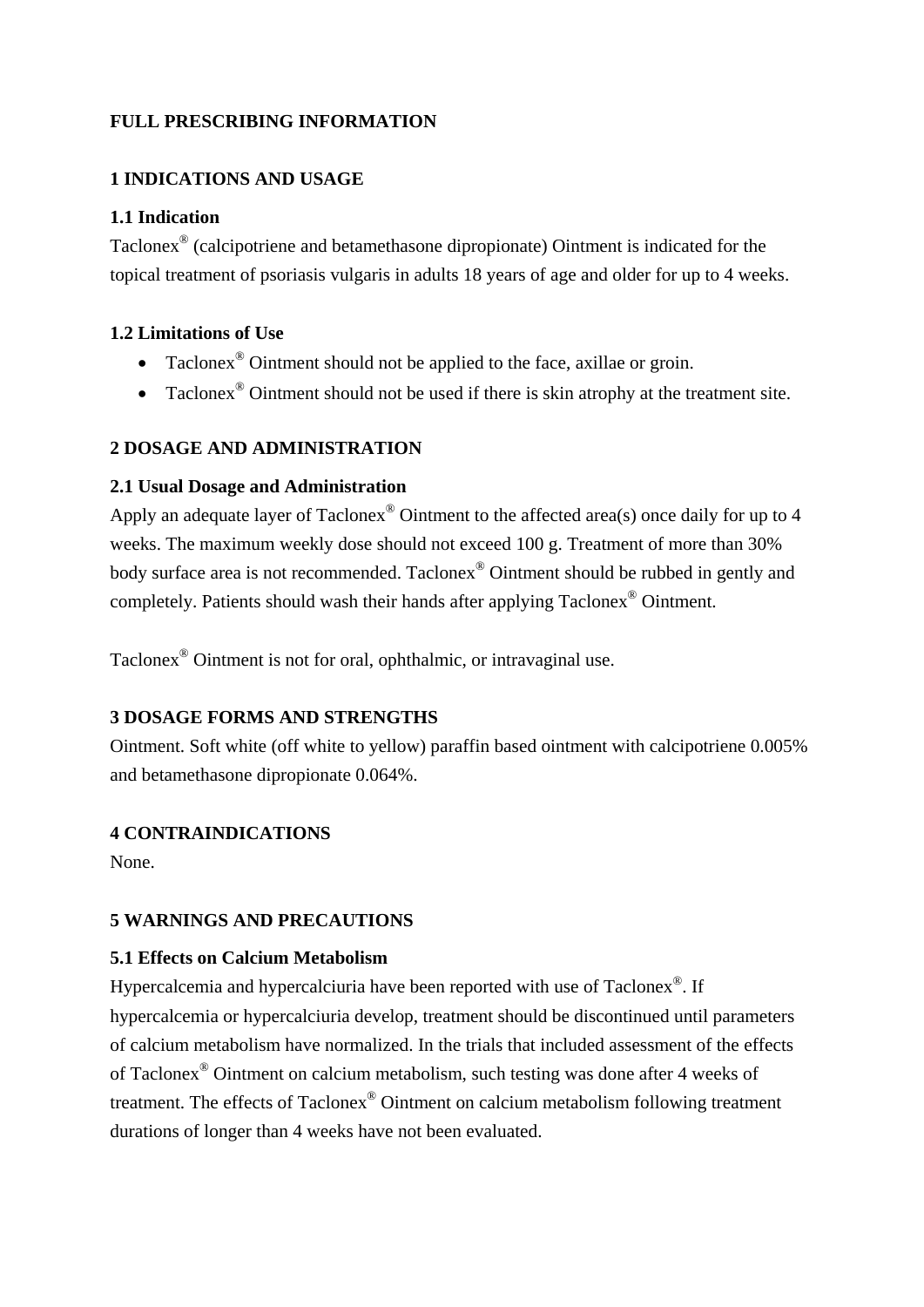## **5.2 Effects on Endocrine System**

Systemic absorption of topical corticosteroids can produce reversible hypothalamic-pituitaryadrenal (HPA) axis suppression with the potential for clinical glucocorticosteroid insufficiency. This may occur during treatment or upon withdrawal of the topical corticosteroid.

HPA axis suppression has been observed with Taclonex® Ointment [*see Clinical Pharmacology (12.2)*]. The effects of Taclonex<sup>®</sup> Ointment on the HPA axis following treatment durations of longer than 4 weeks have not been adequately studied. In a study of 32 subjects concomitantly treated with Taclonex Scalp® Topical Suspension on the scalp and Taclonex® Ointment on the body, adrenal suppression was identified in 5 of 32 subjects (15.6%) after 4 weeks of treatment [*see CLINICAL PHARMACOLOGY Pharmacodynamics (12.2)*].

Because of the potential for systemic absorption, use of topical corticosteroids may require that patients be periodically evaluated for HPA axis suppression. Factors that predispose a patient using a topical corticosteroid to HPA axis suppression include the use of more potent steroids, use over large surface areas, use over prolonged periods, use under occlusion, use on an altered skin barrier, and use in patients with liver failure.

An ACTH stimulation test may be helpful in evaluating patients for HPA axis suppression. If HPA axis suppression is documented, an attempt should be made to gradually withdraw the drug, to reduce the frequency of application, or to substitute a less potent steroid. Manifestations of adrenal insufficiency may require supplemental systemic corticosteroids. Recovery of HPA axis function is generally prompt and complete upon discontinuation of topical corticosteroids.

Cushing's syndrome, hyperglycemia, and unmasking of latent diabetes mellitus can also result from systemic absorption of topical corticosteroids.

Use of more than one corticosteroid-containing product at the same time may increase the total systemic corticosteroid exposure.

Pediatric patients may be more susceptible to systemic toxicity from use of topical corticosteroids [*see Use in Specific Populations* (8.4)].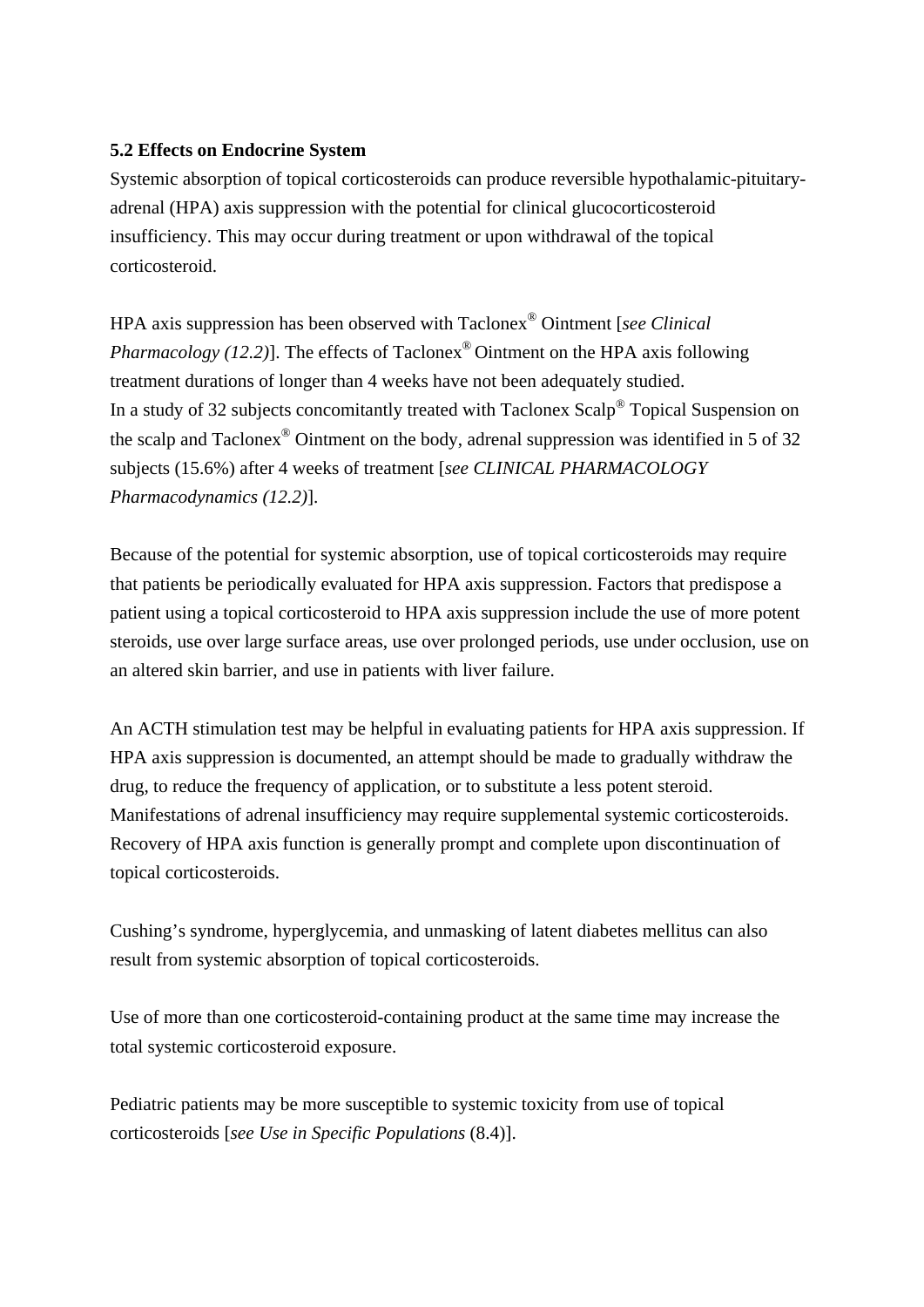# **5.3 Local Adverse Reactions with Topical Corticosteroids**

Local adverse reactions may be more likely to occur with occlusive use, prolonged use or use of higher potency corticosteroids. Reactions may include atrophy, striae, telangiectasias, burning, itching, irritation, dryness, folliculitis, acneiform eruptions, hypopigmentation, perioral dermatitis, allergic contact dermatitis, secondary infection, and miliaria. Some local adverse reactions may be irreversible.

## **5.4 Allergic Contact Dermatitis with Topical Corticosteroids**

Allergic contact dermatitis to any component of topical corticosteroids is usually diagnosed by a *failure to heal* rather than a clinical exacerbation. Clinical diagnosis of allergic contact dermatitis can be confirmed by patch testing.

# **5.5 Allergic Contact Dermatitis with Topical Calcipotriene**

Allergic contact dermatitis has been observed with use of topical calcipotriene. Clinical diagnosis of allergic contact dermatitis can be confirmed by patch testing.

# **5.6 Concomitant Skin Infections**

Concomitant skin infections should be treated with an appropriate antimicrobial agent. If the infection persists, Taclonex® Ointment should be discontinued until the infection has been adequately treated.

# **5.7 Skin Irritation**

If irritation develops, treatment with Taclonex® Ointment should be discontinued and appropriate therapy instituted.

## **5.8 Unevaluated Uses**

The safety and efficacy of Taclonex® Ointment in patients with known or suspected disorders of calcium metabolism have not been evaluated.

The safety and efficacy of Taclonex® Ointment in patients with erythrodermic, exfoliative, or pustular psoriasis have not been evaluated.

The safety and efficacy of Taclonex® Ointment in patients with severe renal insufficiency or severe hepatic disorders have not been evaluated.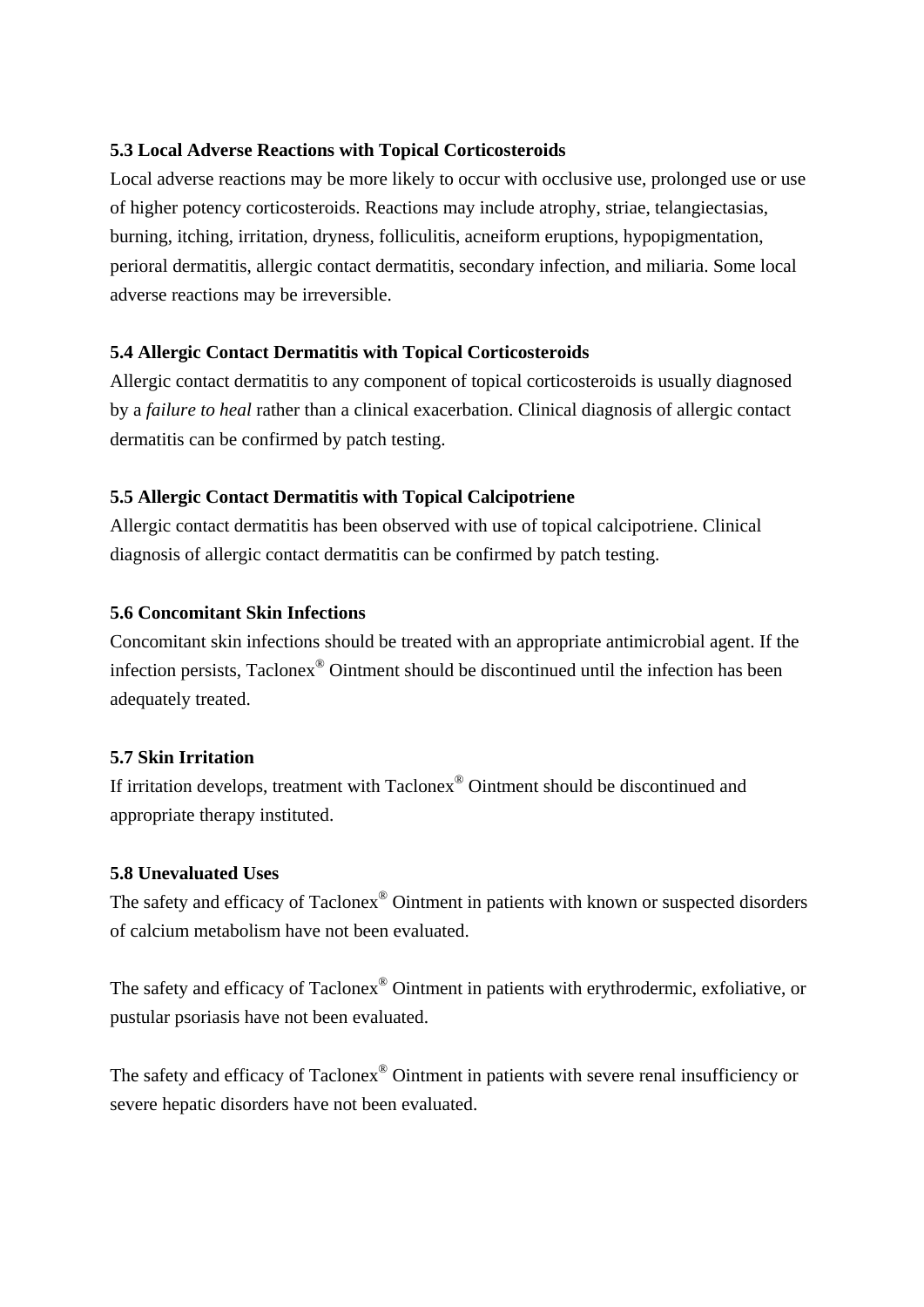### **5.9 Ultraviolet Light Exposure**

Patients who apply Taclonex® Ointment to exposed skin should avoid excessive exposure to either natural or artificial sunlight, including tanning booths, sun lamps, etc. Physicians may wish to limit or avoid use of phototherapy in patients who use Taclonex<sup>®</sup> Ointment.

## **6 ADVERSE REACTIONS**

Because clinical trials are conducted under widely varying conditions, adverse reaction rates observed in the clinical trials of a drug cannot be directly compared to rates in the clinical trials of another drug and may not reflect the rates observed in practice.

### **6.1 Clinical Study Experience**

The data described below reflect exposure to Taclonex® Ointment in 2448 subjects, including 1992 exposed for 4 weeks, and 289 exposed for 8 weeks. Taclonex® Ointment was studied primarily in placebo- and active-controlled trials ( $N = 1176$ , and  $N = 1272$ , respectively). The population was 15-97 years old, 61% males and 39% females, mostly white (97%) and had a baseline disease severity ranging from mild to very severe. Most subjects received once daily application, and the median weekly dose was 24.5 g.

The percentage of subjects reporting at least one adverse event was 27.1% in the Taclonex<sup>®</sup> Ointment group, 33.0% in the calcipotriene group, 28.3% in the betamethasone group, and 33.4% in the vehicle group.

#### **Table 1**

|  |  |  | Adverse Events Reported by $\geq$ 1% of Subjects by Preferred Term |  |
|--|--|--|--------------------------------------------------------------------|--|
|  |  |  |                                                                    |  |

|                 | Taclonex <sup>®</sup> | Calcipotriene | <b>Betamethasone</b> | Vehicle   |  |  |
|-----------------|-----------------------|---------------|----------------------|-----------|--|--|
|                 | <b>Ointment</b>       | $N = 3197$    | dipropionate         | $N = 470$ |  |  |
|                 | $N = 2448$            |               | $N = 1164$           |           |  |  |
| Any Adverse     | 663(27.1)             | 1055(33.0)    | 329 (28.3)           | 157(33.4) |  |  |
| Event           |                       |               |                      |           |  |  |
| Preferred Term  | # of subjects $(\% )$ |               |                      |           |  |  |
| Pruritus        | 75(3.1)               | 183(5.7)      | 38(3.3)              | 43(9.1)   |  |  |
| Headache        | 69(2.8)               | 75(2.3)       | 44(3.8)              | 12(2.6)   |  |  |
| Nasopharyngitis | 56(2.3)               | 77(2.4)       | 34(2.9)              | 9(1.9)    |  |  |
| Psoriasis       | 30(1.2)               | 47(1.5)       | 14(1.2)              | 5(1.1)    |  |  |
| Rash scaly      | 30(1.2)               | 40(1.3)       | 0(0.0)               | 1(0.2)    |  |  |
| Influenza       | 23(0.9)               | 34(1.1)       | 14(1.2)              | 6(1.3)    |  |  |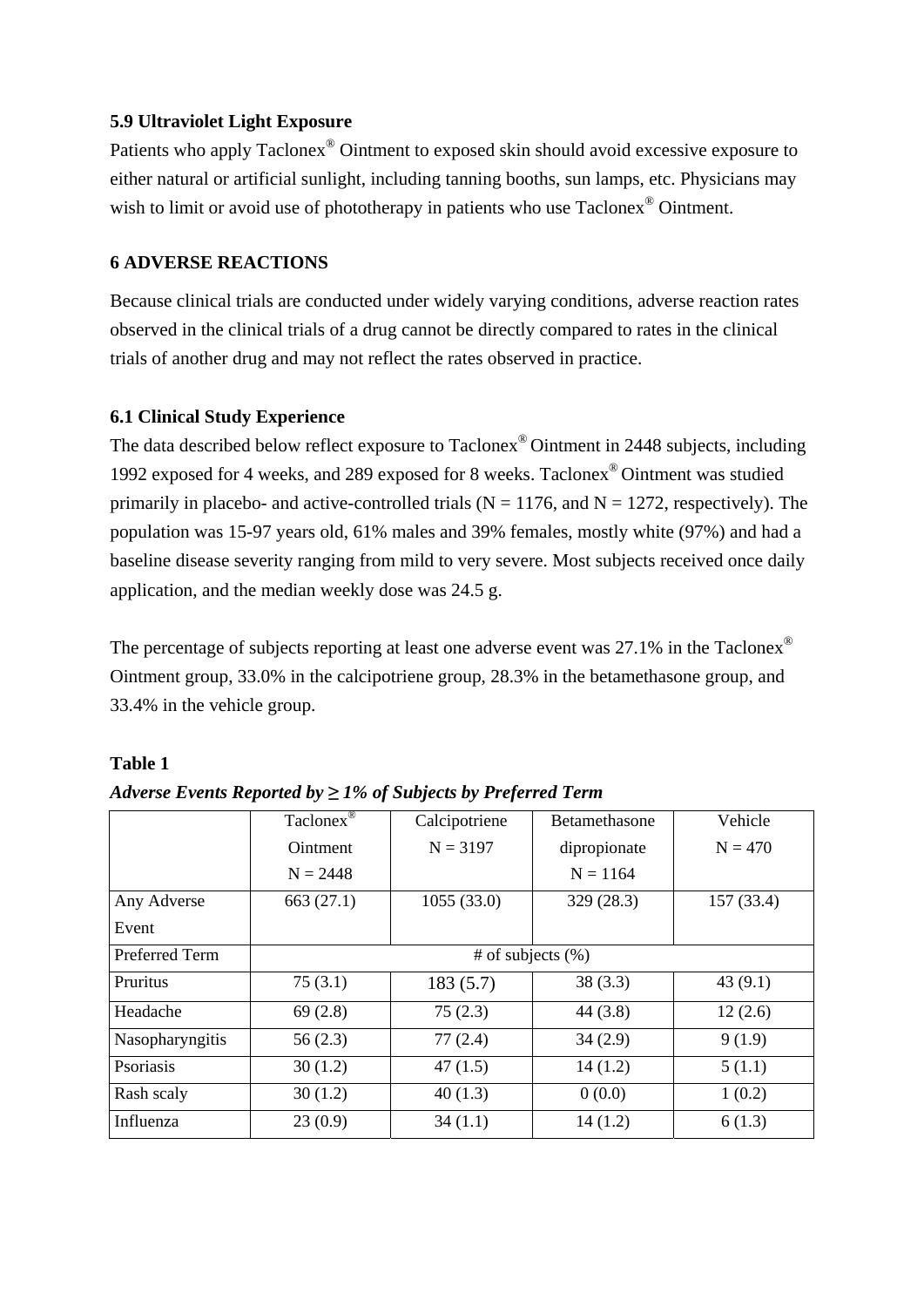| <b>Upper respiratory</b>     | 20(0.8) | 19(0.6) | 12(1.0) | 3(0.6) |
|------------------------------|---------|---------|---------|--------|
| tract infection              |         |         |         |        |
| Erythema                     | 15(0.6) | 54(1.7) | 3(0.3)  | 5(1.1) |
| Application site<br>pruritus | 13(0.5) | 24(0.8) | 10(0.9) | 6(1.3) |
| Skin irritation              | 11(0.4) | 60(1.9) | 8(0.7)  | 5(1.1) |
| Pain                         | 7(0.3)  | 12(0.4) | 3(0.3)  | 5(1.1) |
| Burning sensation            | 6(0.2)  | 30(0.9) | 3(0.3)  | 6(1.3) |

A lesional/perilesional adverse event was generally defined as an adverse event located  $\leq 2$ cm from the lesional border.

### **Table 2**

| Lesional/Perilesional Adverse Events Reported by $\geq$ 1% of Subjects |  |  |  |
|------------------------------------------------------------------------|--|--|--|
|                                                                        |  |  |  |

|                   | Taclonex $\overline{\mathbb{P}}$ | Calcipotriene         | <b>Betamethasone</b> | Vehicle    |
|-------------------|----------------------------------|-----------------------|----------------------|------------|
|                   | <b>Ointment</b>                  | $N = 3197$            | dipropionate         | $N = 470$  |
|                   | $N = 2448$                       |                       | $N = 1164$           |            |
| Any Adverse       | 213(8.7)                         | 419(13.1)             | 85(7.3)              | 76(16.2)   |
| Event             |                                  |                       |                      |            |
| Preferred Term    |                                  | # of subjects $(\% )$ |                      |            |
| Pruritus          | 69(2.8)                          | 170(5.3)              | 31(2.7)              | 41 $(8.7)$ |
| Rash scaly        | 29(1.2)                          | 38(1.2)               | 0(0.0)               | 0(0.0)     |
| Application site  | 12(0.5)                          | 24(0.8)               | 10(0.9)              | 6(1.3)     |
| pruritus          |                                  |                       |                      |            |
| Erythema          | 9(0.4)                           | 36(1.1)               | 2(0.2)               | 4(0.9)     |
| Skin irritation   | 9(0.4)                           | 51(1.6)               | 8(0.7)               | 5(1.1)     |
| Burning sensation | 6(0.2)                           | 25(0.8)               | 3(0.3)               | 5(1.1)     |

For subjects who reported lesional/perilesional adverse events, the median time to onset was 7 days for Taclonex® Ointment, 7 days for calcipotriene, 5 days for betamethasone dipropionate, and 3 days for vehicle.

Other less common reactions (less than 1% but more than 0.1%) were, in decreasing order of incidence, folliculitis, rash papular, rash pustular, and skin hypopigmentation. Skin atrophy, telangiectasia and skin hyperpigmentation were reported infrequently (0.1%).

In a separate study, subjects  $(N = 207)$  with at least moderate disease severity were given Taclonex® Ointment intermittently on an "as needed" basis for up to 52 weeks. The median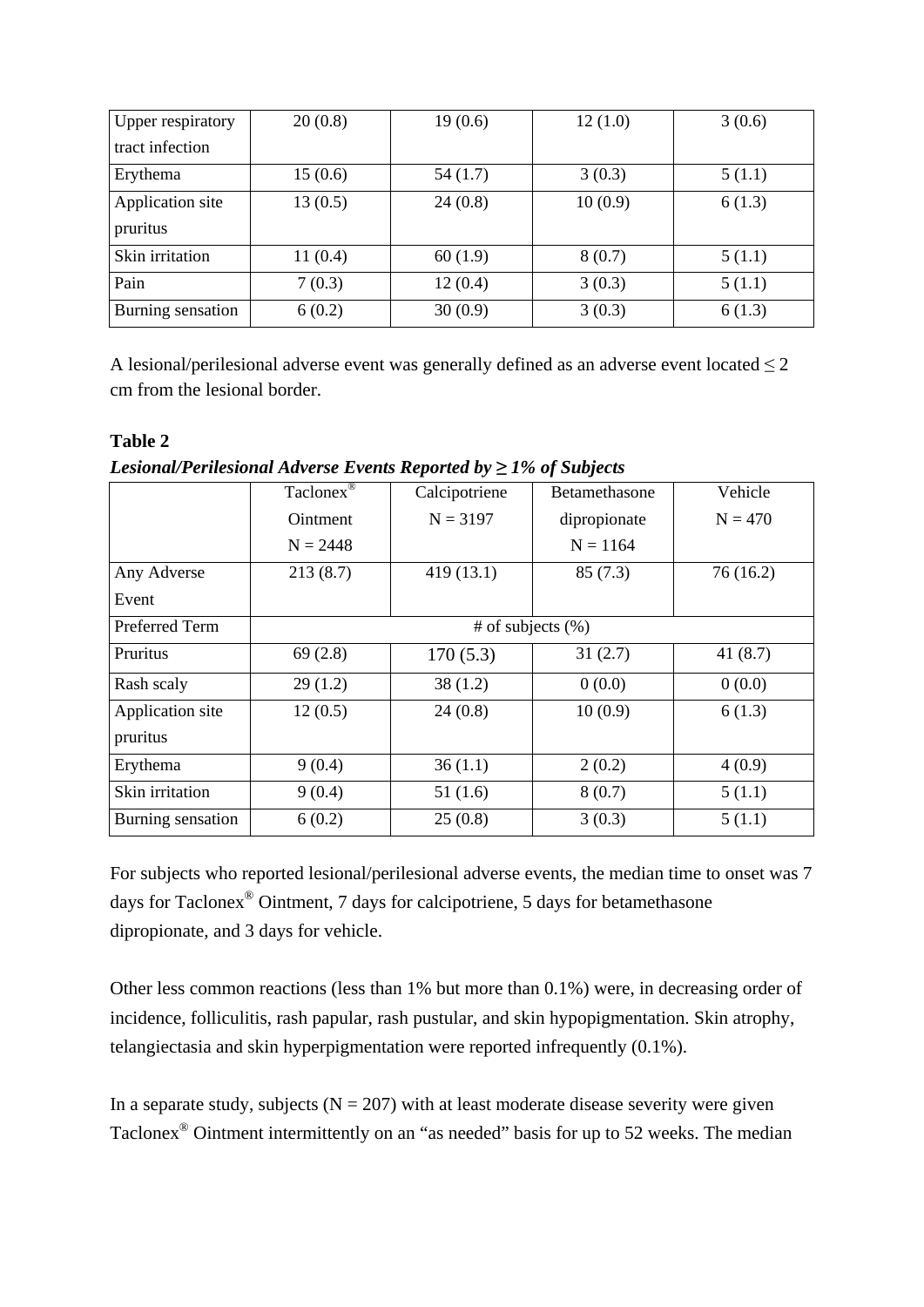use was 15.4 g per week. The effects of Taclonex® Ointment on calcium metabolism were not studied and the effects on the HPA axis were not adequately studied. The following adverse reactions were reported by 1% or more of the subjects: pruritus (7.2%), psoriasis (3.4%), skin atrophy (1.9%), folliculitis (1.4%), burning sensation (1.4%), skin depigmentation (1.4%), ecchymosis (1.0%), erythema (1.0%) and hand dermatitis (1.0%). One case of a serious flare-up of psoriasis was reported.

### **6.2 Post-marketing Experience**

The following adverse reactions associated with the use of Taclonex® Ointment have been identified post-approval: pustular psoriasis and rebound effect.

Because these reactions are reported voluntarily from a population of uncertain size, it is not always possible to reliably estimate their frequency or establish a causal relationship to drug exposure.

# **8 USE IN SPECIFIC POPULATIONS**

### **8.1 Pregnancy**

### *Teratogenic Effects: Pregnancy Category C*

There are no adequate and well-controlled studies in pregnant women. Pregnant women were excluded from the clinical studies conducted with Taclonex® Ointment. Taclonex® Ointment should be used during pregnancy only if the potential benefit to the patient justifies the potential risk to the fetus. Animal reproduction studies have not been conducted with Taclonex® Ointment. Taclonex® Ointment contains calcipotriene that has been shown to be fetotoxic and betamethasone dipropionate that has been shown to be teratogenic in animals when given systemically.

Teratogenicity studies with calcipotriene were performed by the oral route in rats and rabbits. In rabbits, increased maternal and fetal toxicity were noted at a dosage of 12 mcg/kg/day (144 mcg/m<sup>2</sup>/day); a dosage of 36 mcg/kg/day (432 mcg/m<sup>2</sup>/day) resulted in a significant increase in the incidence of incomplete ossification of the pubic bones and forelimb phalanges of fetuses. In a rat study, a dosage of 54 mcg/kg/day (324 mcg/m<sup>2</sup>/day) resulted in a significantly increased incidence of skeletal abnormalities (enlarged fontanelles and extra ribs). The enlarged fontanelles are most likely due to the effect of calcipotriene upon calcium metabolism. The estimated maternal and fetal no-adverse effect levels (NOAEL) in the rat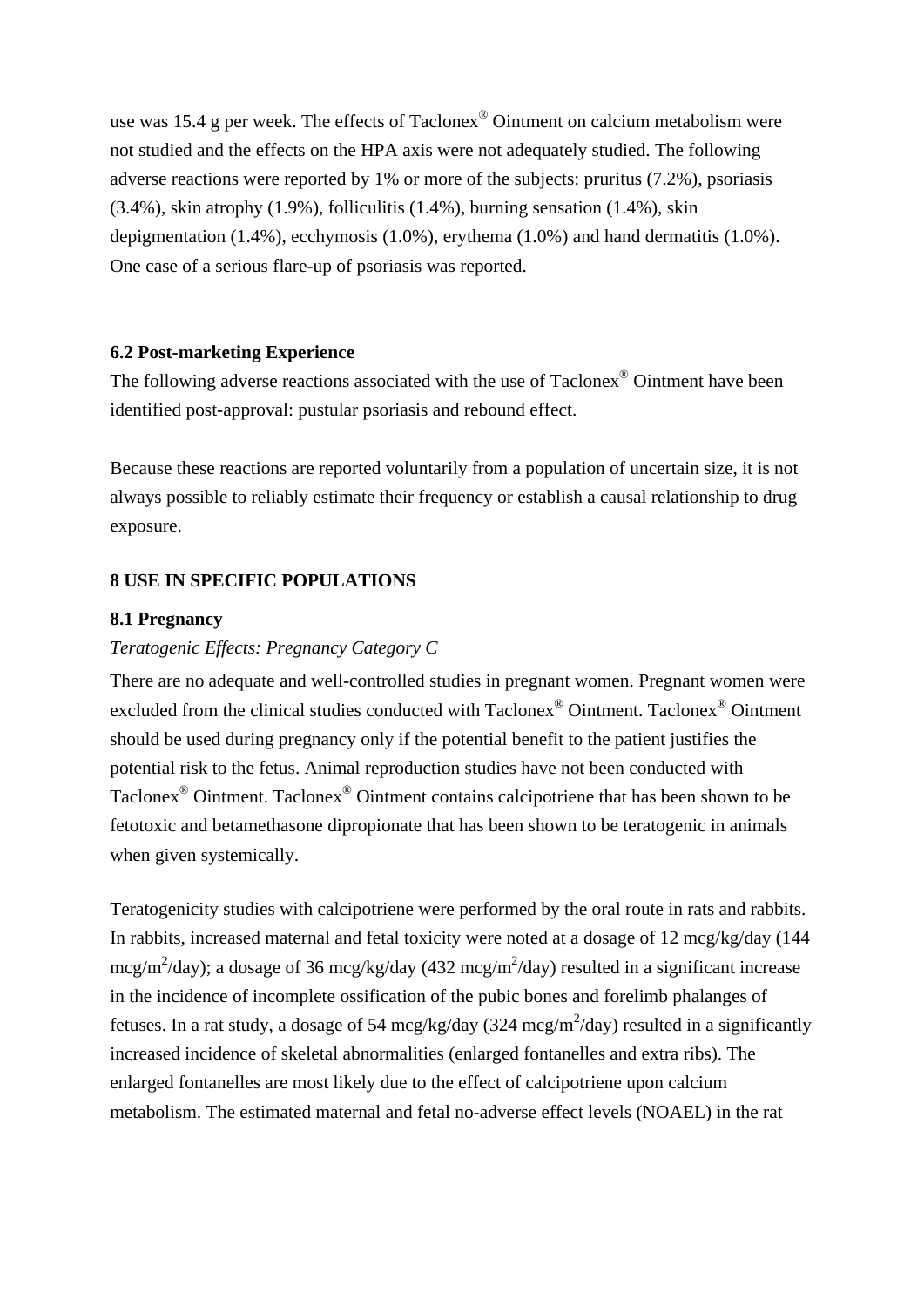(108 mcg/m<sup>2</sup>/day) and rabbit (48 mcg/m<sup>2</sup>/day) derived from oral studies are lower than the estimated maximum topical dose of calcipotriene in man  $(460 \text{ mcg/m}^2/\text{day})$ .

Corticosteroids are generally teratogenic in laboratory animals when administered systemically at relatively low dosage levels.

Betamethasone dipropionate has been shown to be teratogenic in mice and rabbits when given by the subcutaneous route at doses of 156 mcg/kg/day (468 mcg/m<sup>2</sup>/day) and 2.5 mcg/kg/day (30 mcg/m<sup>2</sup>/day), respectively. Those dose levels are lower than the estimated maximum topical dose in man (about 5950 mcg/m<sup>2</sup>/day). The abnormalities observed included umbilical hernia, exencephaly and cleft palate.

Two oral peri- and post-natal development studies were conducted with rats: Pregnant Wistar rats were dosed daily with calcipotriene at exposures of 0, 6, 18 or 54 mcg/kg/day from gestation day 15 through day 20 postpartum. No remarkable effects were observed on any parameter, including survival, behavior, body weight, litter parameters, or the ability to nurse or rear pups.

Betamethasone dipropionate was evaluated for effects when orally administered to pregnant rats from gestation day 6 through day 20 postpartum at dosages of 0, 100, 300, and 1000 mcg/kg/day. Mean maternal body weight was significantly reduced on gestation day 20 in animals dosed at 300 and 1000 mcg/kg/day. The mean duration of gestation was slightly, but statistically significantly, increased at 100, 300, and 1000 mcg/kg/day. The mean percentage of pups that survived to day 4 was reduced in relation to dosage. On lactation day 5, the percentage of pups with a reflex to right themselves when placed on their back was significantly reduced at 1000 mcg/kg/day. No effects on the ability of pups to learn were observed, and the ability of the offspring of treated rats to reproduce was not affected.

## **8.3 Nursing Mothers**

Systemically administered corticosteroids appear in human milk and could suppress growth, interfere with endogenous corticosteroid production, or cause other untoward effects.

It is not known whether topically administered calcipotriene or corticosteroids could result in sufficient systemic absorption to produce detectable quantities in human milk.

Because many drugs are excreted in human milk, caution should be exercised when Taclonex® Ointment is administered to a nursing woman.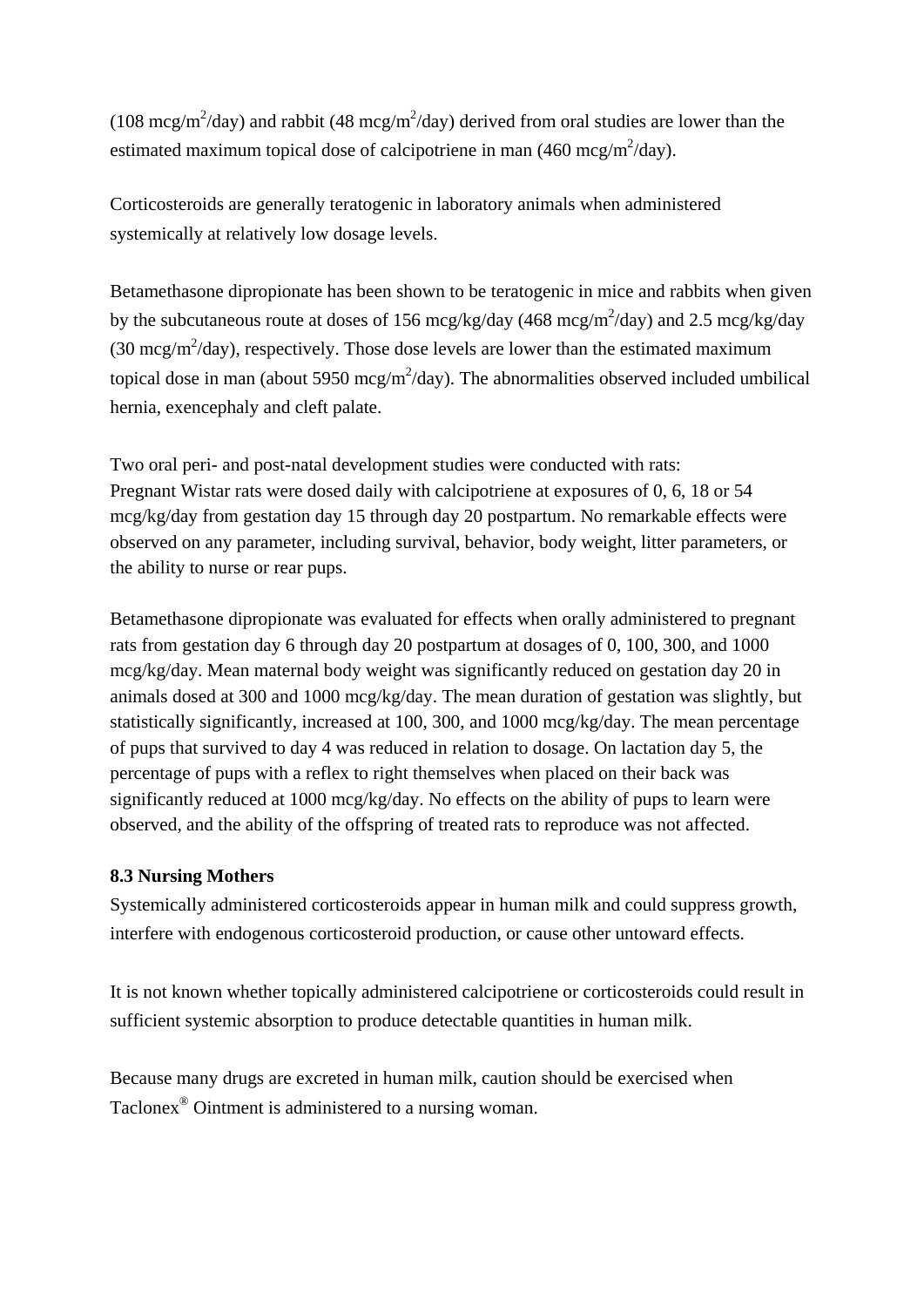### **8.4 Pediatric Use**

Safety and effectiveness of the use of Taclonex® Ointment in pediatric patients have not been studied. Because of a higher ratio of skin surface area to body mass, children under the age of 12 years may be at particular risk of systemic adverse effects when they are treated with topical medication [*see Warnings and Precautions (5.2)*].

HPA axis suppression, Cushing's syndrome, linear growth retardation, delayed weight gain, and intracranial hypertension have been reported in children receiving topical corticosteroids. Manifestations of adrenal suppression in children include low plasma cortisol levels and absence of response to ACTH stimulation. Manifestations of intracranial hypertension include bulging fontanelles, headaches, and bilateral papilledema.

# **8.5 Geriatric Use**

Of the total number of subjects in the clinical studies of Taclonex® Ointment, approximately 14% were 65 years and older and approximately 3% were 75 years and over.

No overall differences in safety or effectiveness of Taclonex® Ointment were observed between these subjects and younger subjects. All other reported clinical experience has not identified any differences in response between elderly and younger patients.

## **10 OVERDOSAGE**

Topically applied Taclonex® Ointment can be absorbed in sufficient amounts to produce systemic effects [*see Warnings and Precautions (5.1, 5.2)*].

# **11 DESCRIPTION**

Taclonex® Ointment contains calcipotriene hydrate and betamethasone dipropionate. It is intended for topical use.

Calcipotriene hydrate is a synthetic vitamin  $D_3$  analogue.

Chemically, calcipotriene hydrate is (5Z,7E,22E,24S)-24-cyclopropyl-9,10-secochola-5,7,10(19),22-tetraene-1( $\alpha$ ),3( $\beta$ ),24-triol,hydrate, with the empirical formula C<sub>27</sub>H<sub>40</sub>O<sub>3</sub>,H<sub>2</sub>O, a molecular weight of 430.6, and the following structural formula: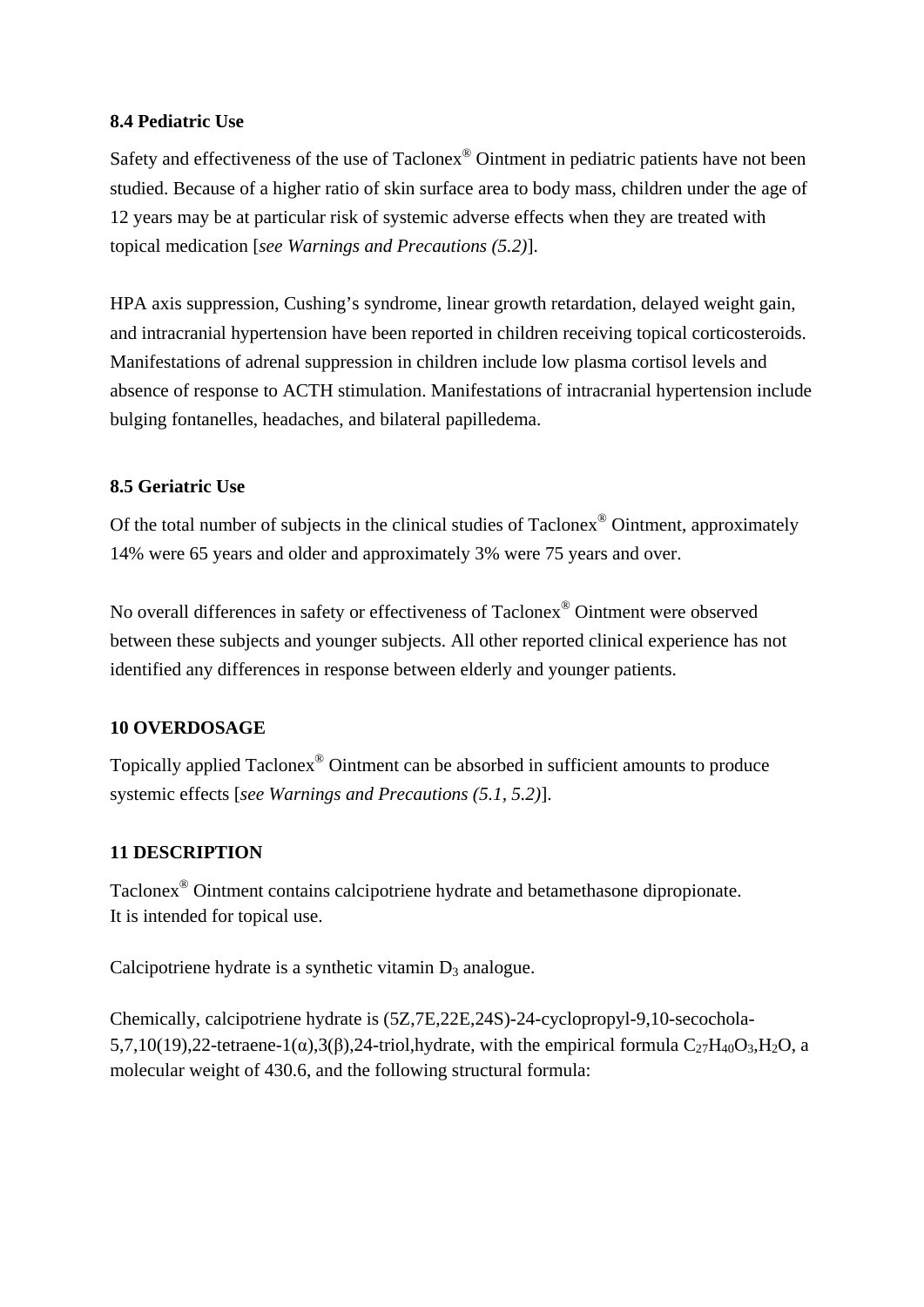

Calcipotriene hydrate is a white to almost white crystalline compound.

Betamethasone dipropionate is a synthetic corticosteroid.

Betamethasone dipropionate has the chemical name 9-fluoro-11( $\beta$ ),17,21-trihydroxy-16(β)-methylpregna-1,4-diene-3,20-dione17,21-dipropionate, with the empirical formula  $C_{28}H_{37}FO_7$ , a molecular weight of 504.6, and the following structural formula:



Betamethasone dipropionate is a white to almost white odorless powder.

Each gram of Taclonex<sup>®</sup> Ointment contains 52.18 mcg of calcipotriene hydrate (equivalent to 50 mcg of calcipotriene) and 0.643 mg of betamethasone dipropionate (equivalent to 0.5 mg of betamethasone) in an ointment base of mineral oil, PPG-15 stearyl ether, dl-alpha tocopherol and white petrolatum.

# **12 CLINICAL PHARMACOLOGY**

## **12.1 Mechanism of Action**

Taclonex® Ointment combines the pharmacological effects of calcipotriene hydrate as a synthetic vitamin  $D_3$  analogue and betamethasone dipropionate as a synthetic corticosteroid. However, while their pharmacologic and clinical effects are known, the exact mechanisms of their actions in psoriasis vulgaris are unknown.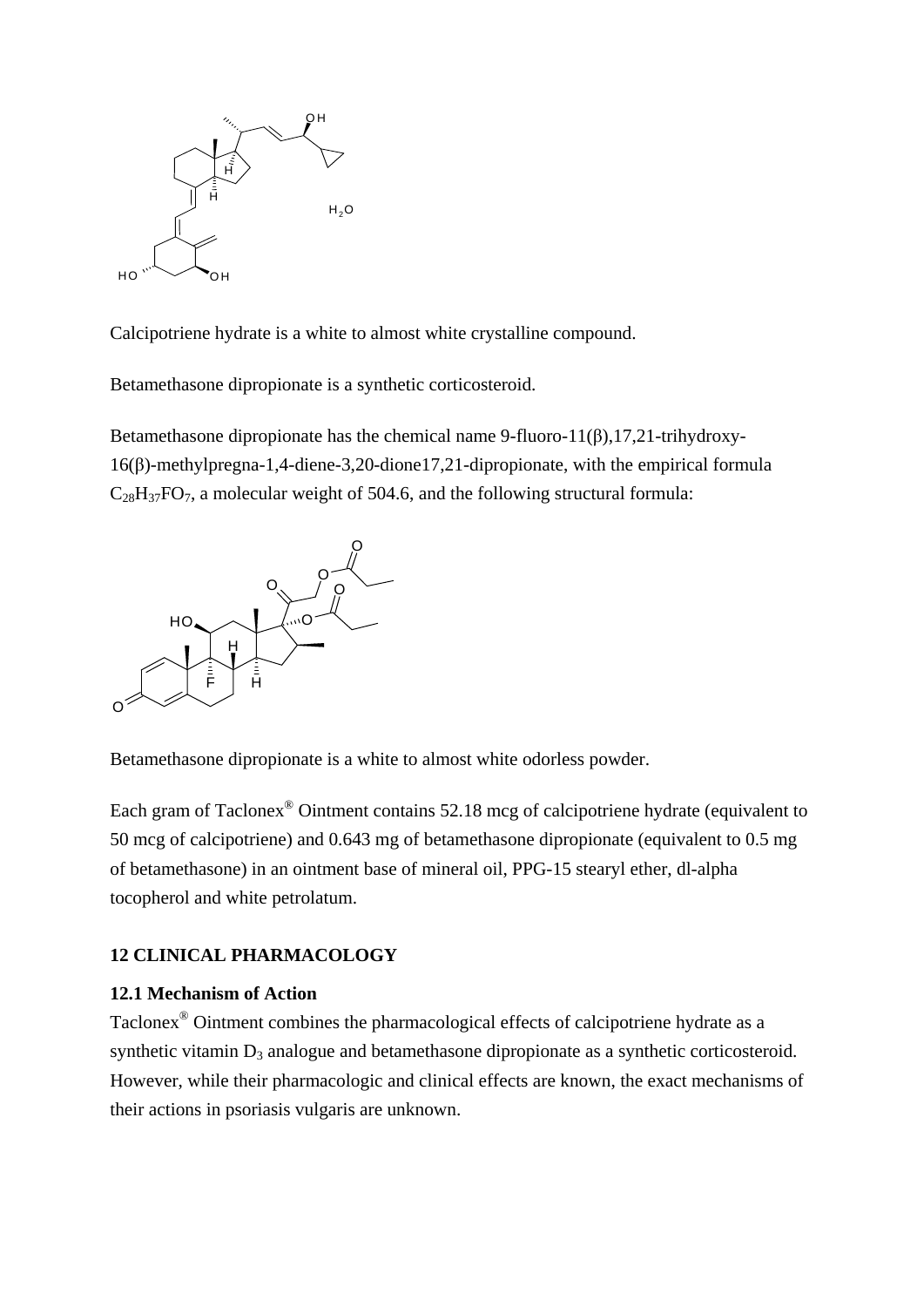#### **12.2 Pharmacodynamics**

#### *Vasoconstriction:*

In a vasoconstrictor study, the skin blanching response of Taclonex® Ointment was consistent with that of a potent corticosteroid.

#### *Hypothalamic-Pituitary-Adrenal (HPA) Axis Suppression:*

Taclonex<sup>®</sup> Ointment was applied once daily for 4 weeks to adult subjects ( $N = 12$ ) with psoriasis vulgaris to study its effects on the hypothalamic-pituitary-adrenal (HPA) axis. Of eleven subjects tested, none demonstrated adrenal suppression as indicated by a 30-minute post-stimulation cortisol level  $\leq 18$  mcg/dL.

However in another clinical study of Taclonex<sup>®</sup> Ointment, one subject ( $N = 19$ ) demonstrated adrenal suppression.

HPA axis suppression was evaluated in adult subjects  $(N=32)$  with extensive psoriasis involving at least 30% of the scalp and, in total, 15-30% of the body surface area. Treatment consisted of once daily application of Taclonex Scalp® Topical Suspension on the scalp in combination with Taclonex® Ointment on the body. Adrenal suppression as indicated by a 30 minutes post-stimulation cortisol level less than or equal to 18 mcg/dL was observed in 5 of 32 subjects (15.6%) after 4 weeks of treatment as per the recommended duration of use (*see Dosage and Administration (2.1)*.

## *Effects on Calcium Metabolism*

In the combination use study described above, the effects of once daily application of Taclonex® Ointment on the body in combination with Taclonex Scalp® Topical Suspension on the scalp on calcium metabolism were also examined. Elevated urinary calcium levels outside the normal range were observed in 1 of 35 subjects (2.9%) after 4 weeks of treatment.

#### **12.3 Pharmacokinetics**

#### **Absorption**

The systemic effect of Taclonex® Ointment in extensive psoriasis was investigated in the study described above. In this study, the serum levels of calcipotriene and betamethasone dipropionate and their major metabolites were measured after 4 weeks (maximum recommended duration of treatment) and also after 8 weeks of once daily application of Taclonex® Ointment on the body in combination with Taclonex Scalp® Topical Suspension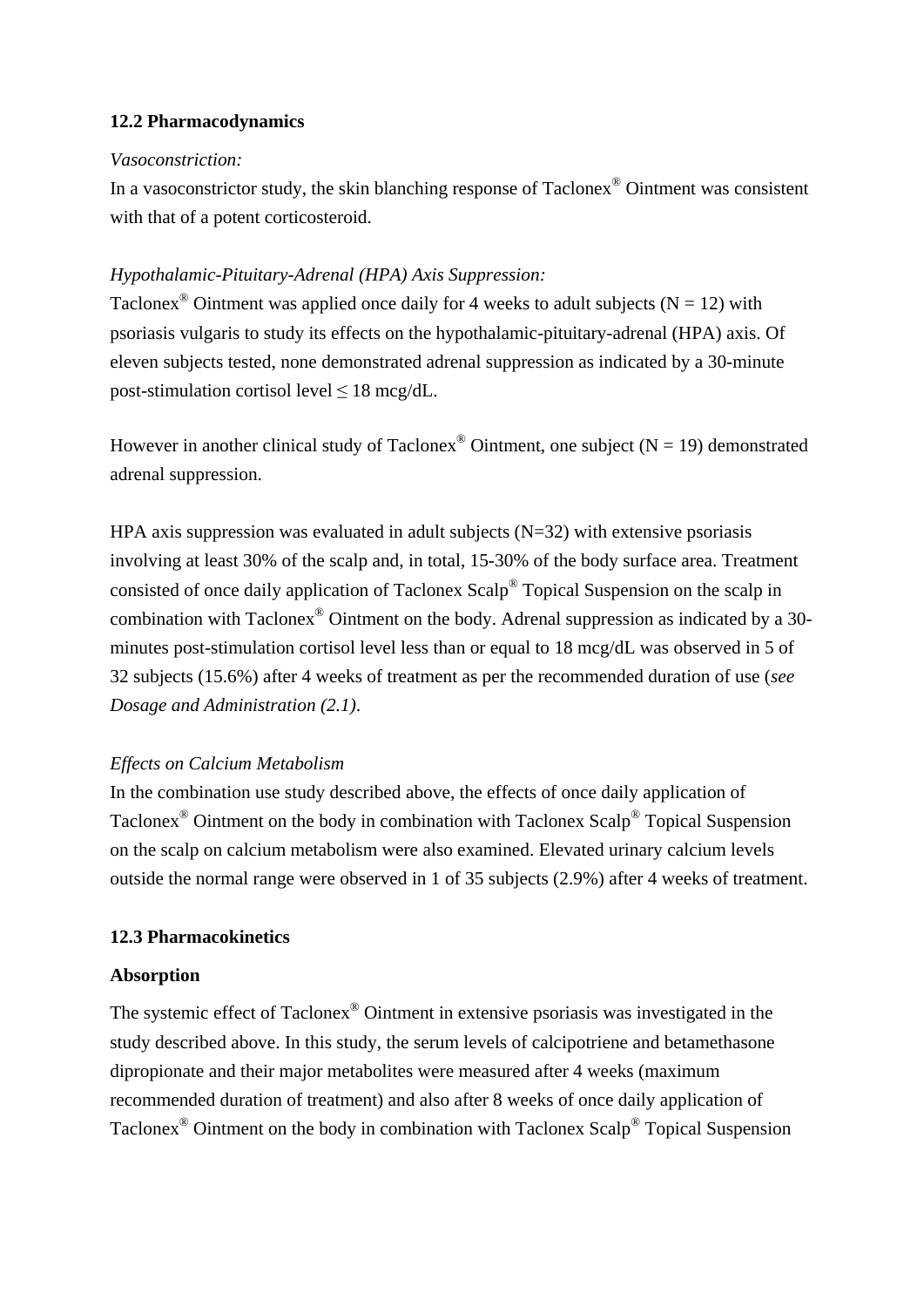on the scalp. Both calcipotriene and betamethasone dipropionate were below the lower limit of quantification in all serum samples of the 34 subjects evaluated. However, one major metabolite of calcipotriene (MC1080) was quantifiable in 10 of 34 (29.4%) subjects at week 4 and in five of 12 (41.7%) subjects at week 8. The major metabolite of betamethasone dipropionate, betamethasone 17-propionate (B17P) was also quantifiable in 19 of 34 (55.9%) subjects at week 4 and seven of 12 (58.3%) subjects at week 8. The serum concentrations for MC1080 ranged form 20-75 pg/mL. The clinical significance of this finding is unknown.

#### **Metabolism**

### *Calcipotriene:*

Calcipotriene metabolism following systemic uptake is rapid and occurs in the liver. The primary metabolites of calcipotriene are less potent than the parent compound.

Calcipotriene is metabolized to MC1046 (the α,β-unsaturated ketone analogue of calcipotriene), which is metabolized further to MC1080 (a saturated ketone analogue). MC1080 is the major metabolite in plasma. MC1080 is slowly metabolized to calcitroic acid.

### *Betamethasone dipropionate:*

Betamethasone dipropionate is metabolized to betamethasone 17-propionate and betamethasone, including the 6β-hydroxy derivatives of those compounds by hydrolysis. Betamethasone 17-propionate (B17P) is the primary metabolite.

## **13 NONCLINICAL TOXICOLOGY**

## **13.1 Carcinogenesis, mutagenesis, impairment of fertility**

When calcipotriene was applied topically to mice for up to 24 months at dosages of 3, 10 and 30 mcg/kg/day (corresponding to 9, 30 and 90 mcg/m<sup>2</sup>/day), no significant changes in tumor incidence were observed when compared to control.

In a study in which albino hairless mice were exposed to both ultra-violet radiation (UVR) and topically applied calcipotriene, a reduction in the time required for UVR to induce the formation of skin tumors was observed (statistically significant in males only), suggesting that calcipotriene may enhance the effect of UVR to induce skin tumors.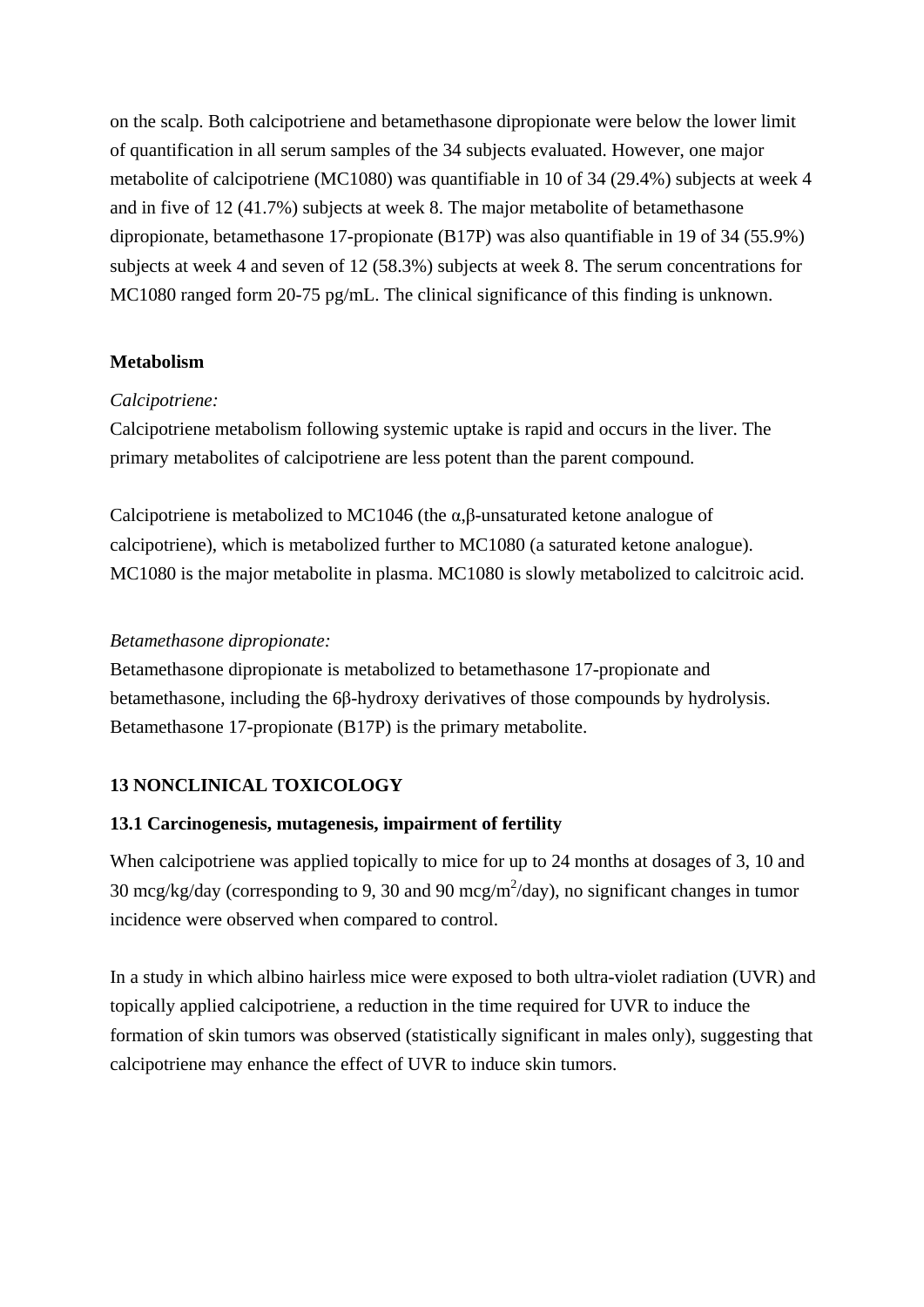Long-term animal studies have not been performed to evaluate the carcinogenic potential of betamethasone dipropionate.

Calcipotriene did not elicit any genotoxic effects in the Ames mutagenicity assay, the mouse lymphoma TK locus assay, the human lymphocyte chromosome aberration test, or the mouse micronucleus test.

Betamethasone dipropionate did not elicit any genotoxic effects in the Ames mutagenicity assay, the mouse lymphoma TK locus assay, or in the rat micronucleus test.

Studies in rats with oral doses of up to 54 mcg/kg/day (324 mcg/m<sup>2</sup>/day) of calcipotriene indicated no impairment of fertility or general reproductive performance.

Studies in male rats at oral doses of up to 200 mcg/kg/day (1200 mcg/m<sup>2</sup>/day), and in female rats at oral doses of up to 1000 mcg/kg/day (6000 mcg/m<sup>2</sup>/day), of betamethasone dipropionate indicated no impairment of fertility.

## **14 CLINICAL STUDIES**

## **14.1 Controlled Clinical Studies**

In an international, multi-center, double-blind, vehicle- and active-controlled, parallel-group study, 1603 subjects with mild to very severe psoriasis vulgaris on trunk and limbs were treated once daily for 4 weeks. Subjects were randomized to one of four treatment arms: Taclonex<sup>®</sup> Ointment, calcipotriene hydrate 50 mcg/g in the same vehicle, betamethasone dipropionate 0.64 mg/g in the same vehicle, and vehicle alone. The mean age of the subjects was 48.4 years and 60.5% were male. Most subjects had disease of moderate severity at baseline.

Efficacy was assessed as the proportion of subjects with absent or very mild disease according to the Investigator's Global Assessment of Disease Severity at end of treatment (4 weeks). "Absent" disease was defined as no evidence of redness, thickness, or scaling. "Very mild disease" was defined as controlled disease, but not entirely cleared: lesions with some discoloration with absolutely minimal thickness, i.e. the edges to the lesion(s) could just be felt. Table 3 contains the response rates for this trial.

## **Table 3**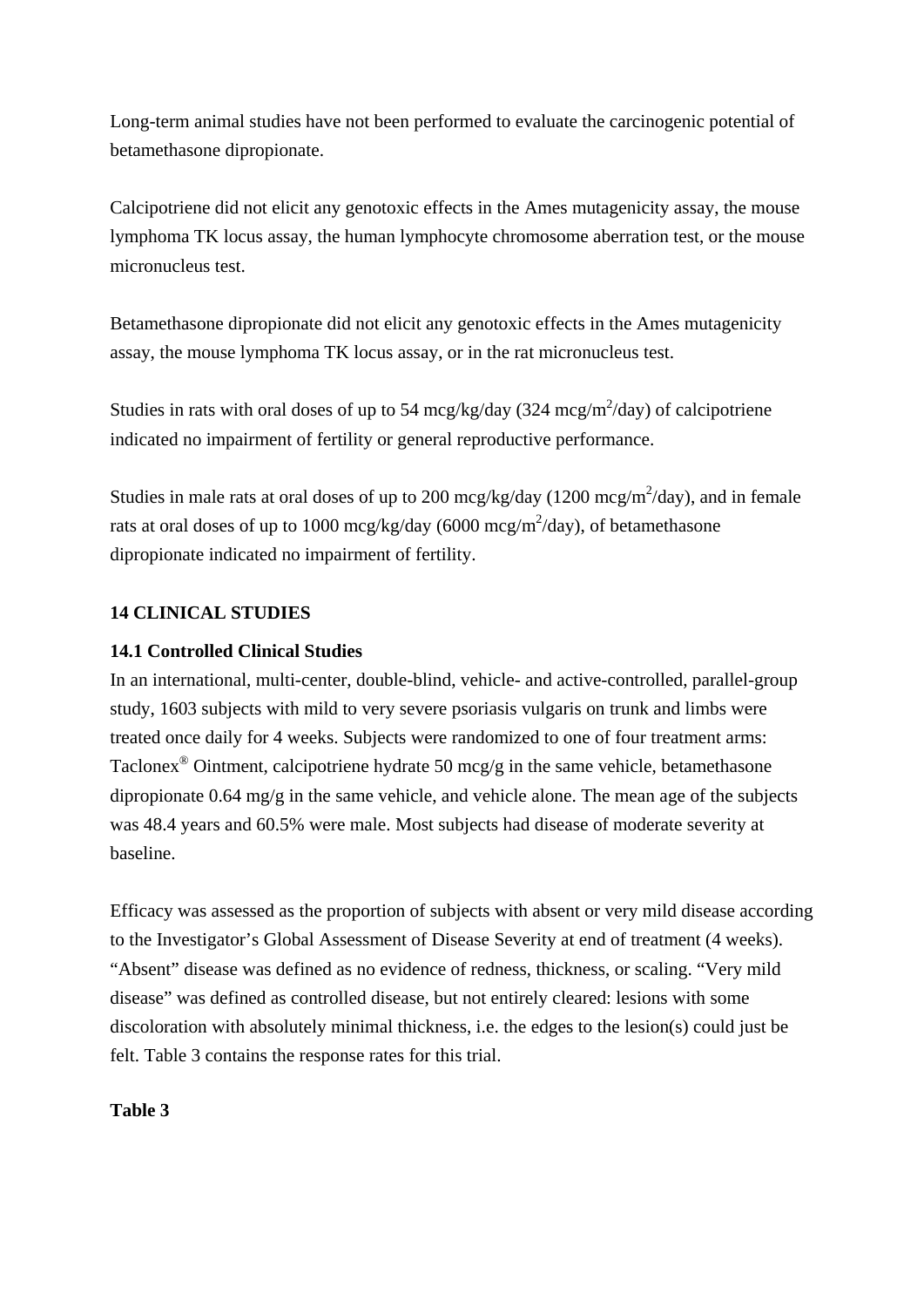| Percentage of Subjects with Absent or Very Mild Disease According to the             |
|--------------------------------------------------------------------------------------|
| Investigator's Global Assessment of Disease Severity at End of Treatment (4 weeks).* |

|                     | Taclonex <sup>®</sup> | Calcipotriene | Betamethasone | Vehicle   |
|---------------------|-----------------------|---------------|---------------|-----------|
|                     | Ointment              | $N = 480$     | dipropionate  | $N = 157$ |
|                     | $N = 490$             |               | $N = 476$     |           |
| Absent or very mild | 48.0%                 | 16.5%         | 26.3%         | 7.6%      |
| disease             |                       |               |               |           |

\* Subjects with mild disease at baseline were required to have "Absent" disease to be considered a success.

In addition to the pivotal study  $(N = 490)$ , four randomized, double-blind, vehicle- or activecontrolled, parallel-group studies were conducted and provided supportive evidence of efficacy. These studies included a total of 1058 subjects treated with Taclonex® Ointment once daily for up to 4 weeks.

# **16 HOW SUPPLIED/STORAGE AND HANDLING**

# **16.1 How Supplied**

Taclonex® Ointment is available in collapsible tubes of: 60 gram (NDC 50222-227-04) 100 gram (NDC 50222-227-81)

# **16.2 Storage**

Store Taclonex<sup>®</sup> Ointment between 20 - 25 $\degree$  C (68 - 77 $\degree$  F); excursions permitted between 15  $-30^{\circ}$  C (59 - 86 $^{\circ}$  F).

# **16.3 Handling**

Keep out of reach of children.

# **17 PATIENT COUNSELING INFORMATION**

# [*See FDA-Approved Patient Labeling (17.5)*]

This information is intended to aid in the safe and effective use of this medication. It is not a disclosure of all possible adverse or intended effects.

Patients using Taclonex® Ointment should receive the following information and instructions.

# **17.1 Instructions for Use**

This medication is to be used as directed by the physician. It is for external use only. Avoid contact with the face or eyes. As with any topical medication, patients should wash hands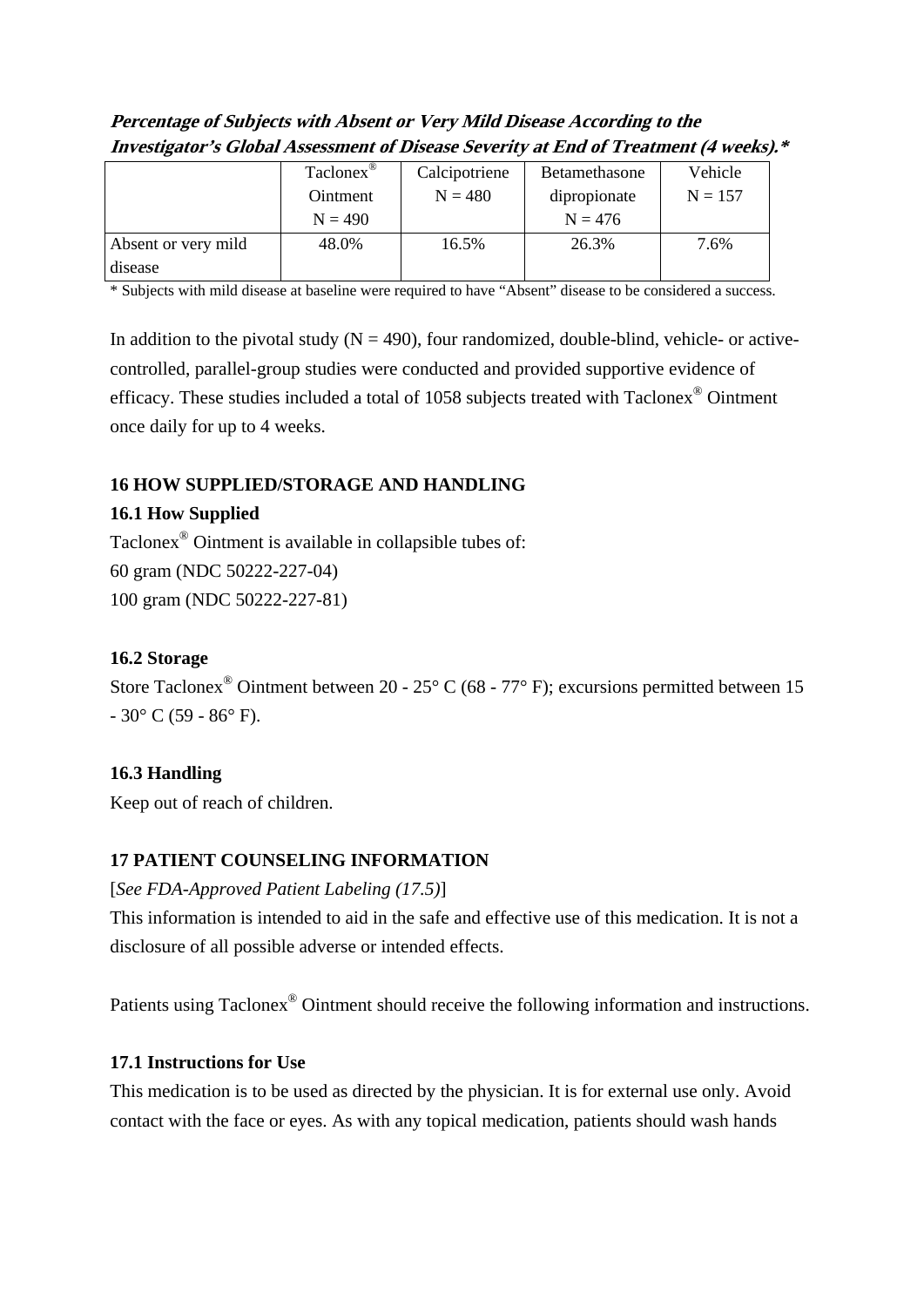after application. This medication should not be used for any disorder other than that for which it has been prescribed. The treated skin area should not be bandaged or otherwise covered as to be occlusive, unless directed by the physician.

# **17.2 Adverse Reactions**

Patients should report any signs of adverse reactions to their physician.

# **17.3 Concomitant Use of Other Corticosteroids**

Other products containing calcipotriene or a corticosteroid should not be used with Taclonex® Ointment without first talking to the physician.

# **17.4 Excessive Exposure to Light**

Patients who apply Taclonex® Ointment to exposed portions of the body should avoid excessive exposure to either natural or artificial sunlight (including tanning booths, sun lamps, etc.). Physicians may wish to limit or avoid use of phototherapy in patients who use Taclonex® Ointment.

# **17.5 FDA-Approved Patient Labeling**

# **Patient Information**

# **Taclonex® Ointment (pronounced TAK-lo-NEKS) (calcipotriene 0.005% and betamethasone dipropionate 0.064%)**

Read the Patient Information that comes with Taclonex® Ointment before you start using it and each time you refill your prescription. There may be new information. This leaflet does not take the place of talking with your doctor about your condition or treatment.

**Important information:** Taclonex<sup>®</sup> Ointment is for use on the skin only (topical use only). Do not use Taclonex® Ointment on the face, under arms or on groin area. **Do not swallow Taclonex® Ointment.** Another product, Taclonex Scalp® Topical Suspension contains the same medicine that is in Taclonex<sup>®</sup> Ointment and is used to treat psoriasis vulgaris on the scalp. If you use both medicines to treat your psoriasis vulgaris, be sure to follow your doctor's directions carefully so that you do not use too much of one or both of these medications.

# **What is Taclonex® Ointment?**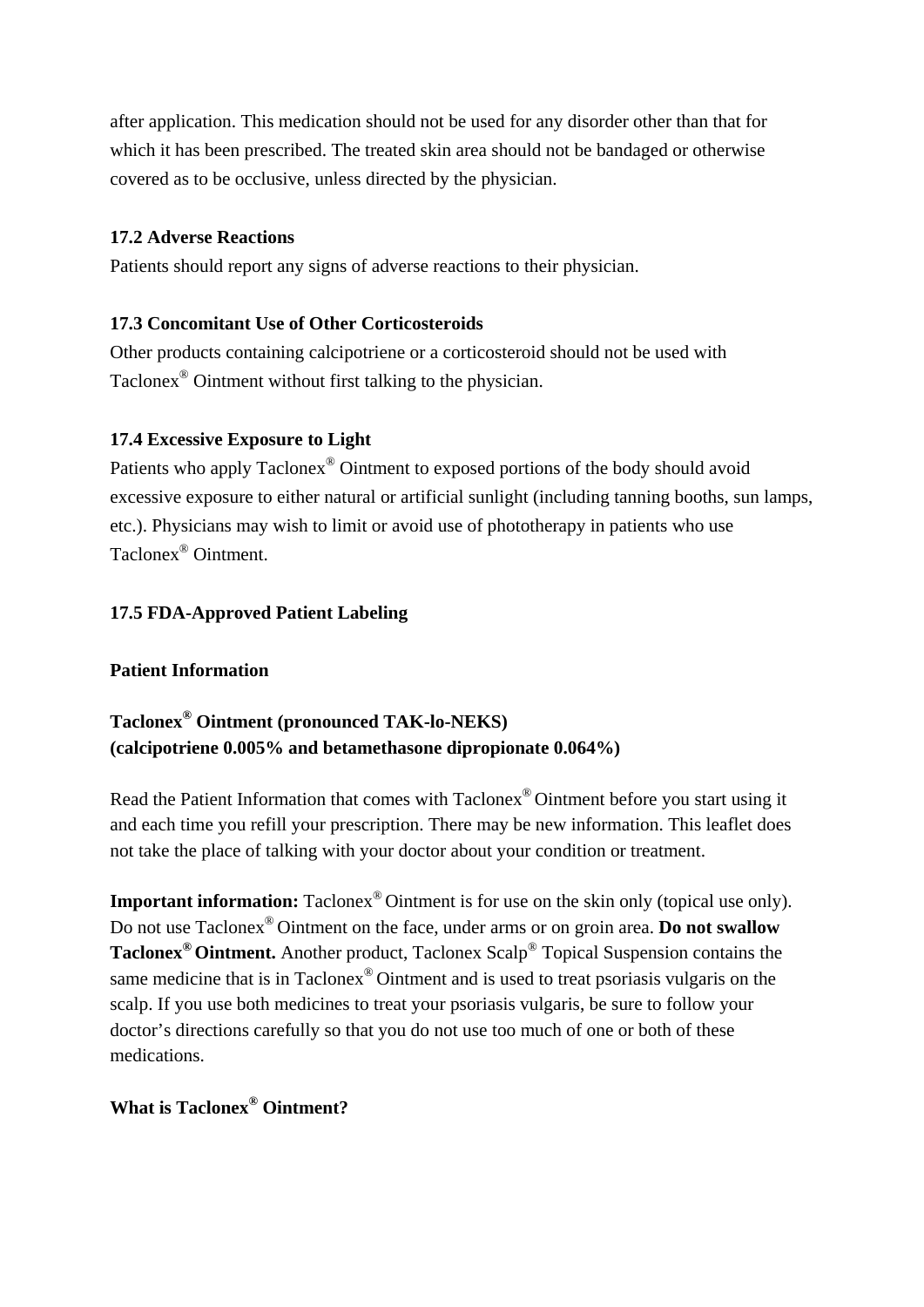Taclonex**®** Ointment is a prescription medicine that is for use on the skin only (a topical medicine). Taclonex**®** Ointment is used to treat psoriasis vulgaris in adults 18 years of age and older.

Taclonex**®** Ointment is not recommended for use in children. Taclonex**®** Ointment has not been studied in patients under the age of 18.

# **Who should not use Taclonex® Ointment? Do not use Taclonex® Ointment if you:**

- • **have a calcium metabolism disorder**
- • **have one of the following types of psoriasis:** 
	- o erythrodermic psoriasis
	- $\overline{0}$ exfoliative psoriasis
	- o pustular psoriasis
- have severe kidney or liver disease
- are allergic to anything in Taclonex<sup>®</sup> Ointment. See the end of this leaflet for a complete list of ingredients.

# **What should I tell my doctor before using Taclonex® Ointment?**

# **Tell your doctor about all of your health conditions, including if you:**

- have a skin infection. Your skin infection should be treated before starting Taclonex® Ointment.
- **have thin-skin (atrophy) at the site to be treated.** You should not use Taclonex® Ointment.
- are getting phototherapy treatments (light therapy) for your psoriasis.
- are pregnant or planning to become pregnant. It is not known if Taclonex<sup>®</sup> Ointment can harm your unborn baby. You and your doctor will have to decide if Taclonex® Ointment is right for you while pregnant.
- are breastfeeding. It is not known if Taclonex<sup>®</sup> Ointment passes into your milk and if it can harm your baby.

# **Tell your doctor about all the medicines you take, including prescription, and nonprescription medicines, vitamins and herbal supplements.** Taclonex<sup>®</sup> Ointment and some other medicines can interact with each other. Especially tell your doctor if you use:

- other corticosteroid medicines
- other medicines for your psoriasis

# **How should I use Taclonex® Ointment?**

• Use Taclonex<sup>®</sup> Ointment exactly as prescribed by your doctor.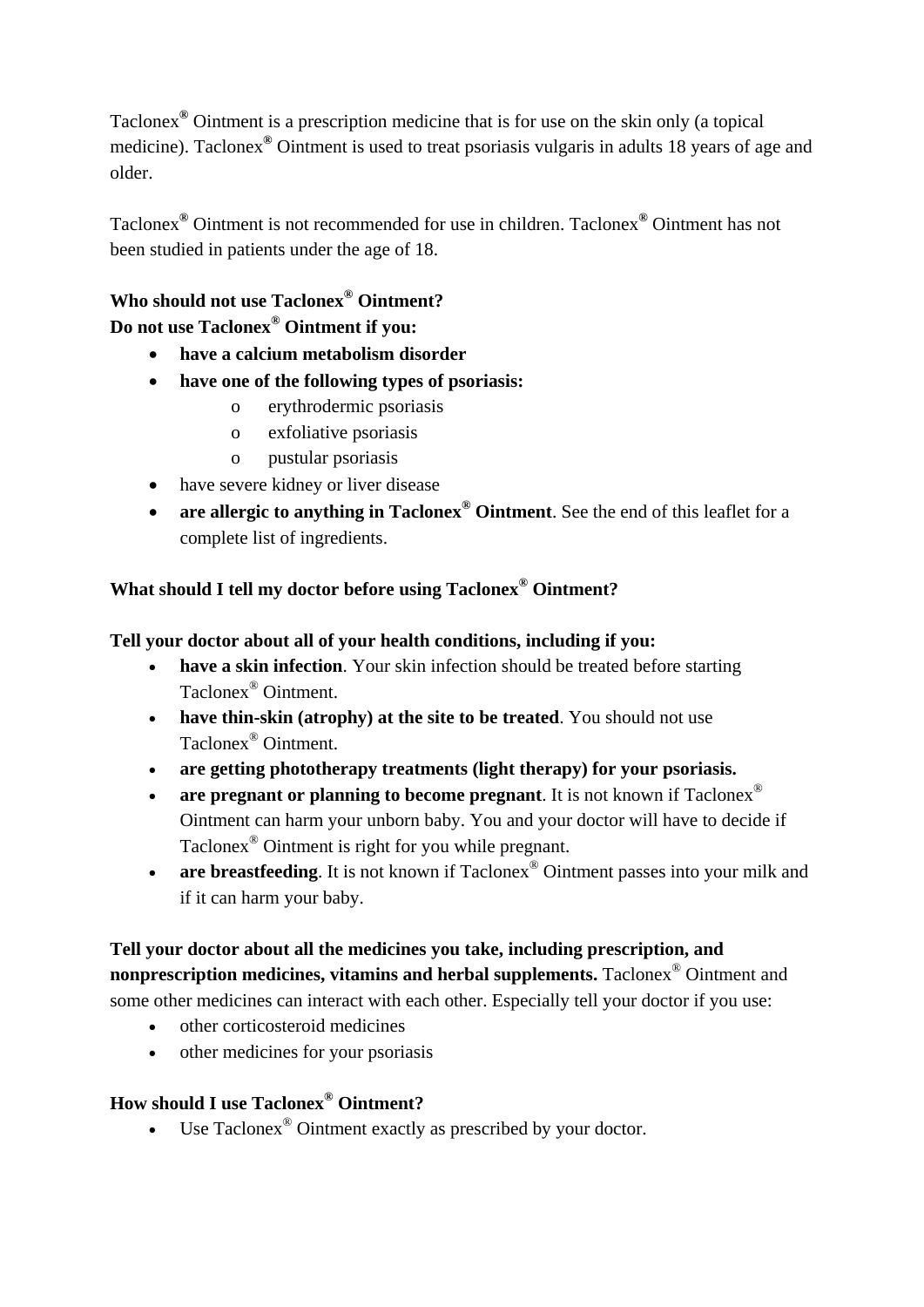- Do not use more than the maximum recommended weekly amount of 100 grams of Taclonex® Ointment.
- Apply Taclonex<sup>®</sup> Ointment once a day to the areas of your skin affected by psoriasis. Gently rub Taclonex® Ointment into your affected skin areas.
- Only use  $Taclonex^@$  Ointment as directed by your doctor. Taclonex<sup>®</sup> Ointment is recommended for up to 4 weeks of treatment. Do not use Taclonex® Ointment for more than 4 weeks unless prescribed by your doctor.
- Do not use  $Taclong^{\circledast}$  Ointment on the face, under arms or on groin area. If you accidentally get Taclonex® Ointment on the face or in the eyes wash the area with water right away.
- If you forget to use  $Taclonex^{\circledast}$  Ointment, use it as soon as you remember. Then go on as before.
- Wash your hands well after applying Taclonex<sup>®</sup> Ointment.

# **Using Taclonex® Ointment:**

Do not bandage or tightly cover the treated skin area.

Remove the cap and check that the aluminum seal covers the tube before the first use. To break the seal, turn the cap over and punch through the seal.

# **What should I avoid while using Taclonex® Ointment?**

**Avoid spending a long time in the sunlight. Avoid tanning booths and sunlamps.** Use sunscreen if you have to be in the sunlight. Talk to your doctor if you get a sunburn.

# **What are the possible side effects of Taclonex® Ointment?**

The most common side effects are:

- itching
- rash

Other less common side effects with Taclonex® Ointment include:

- redness of the skin
- skin irritation
- skin burning
- inflamed hair pores (folliculitis)
- change of skin color (at the site of application)
- rash with pus-filled papules
- thinning of the skin (atrophy)
- swollen fine blood vessels (this makes your skin appear red at the site of application)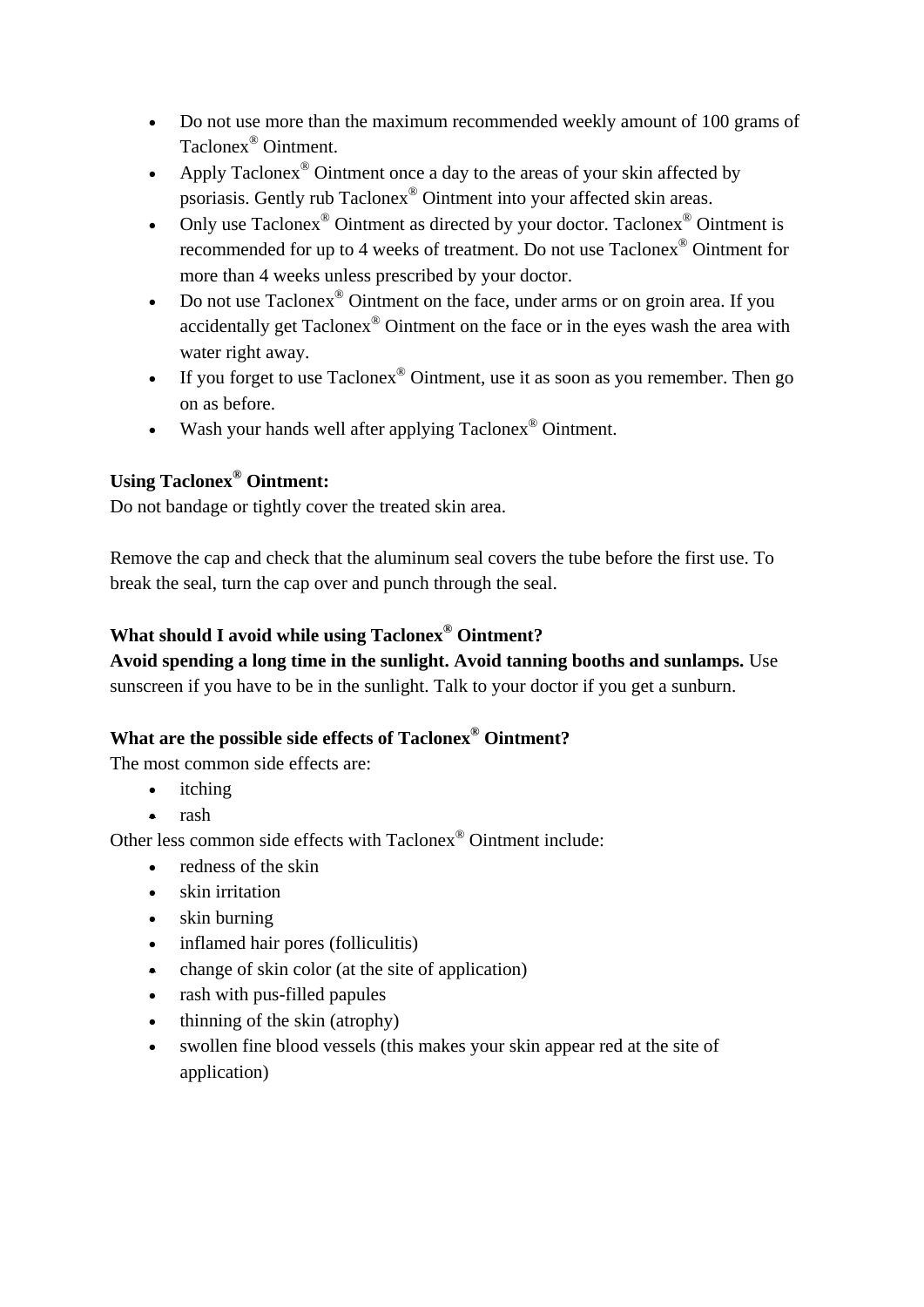**Taclonex® Ointment may cause serious side effects.** Serious side effects are more likely to happen if you use too much Taclonex<sup>®</sup> Ointment, use it for too long, or use it with other topical medicines that contain corticosteroids, calcipotriene, or certain other ingredients. Check with your doctor before using other topical medicines. Taclonex® Ointment can pass through your skin. Serious side effects may include:

- • **too much calcium in your blood**
- • **adrenal gland problems**

Your doctor may do special blood and urine tests to check your calcium levels and adrenal gland function while you are using Taclonex® Ointment.

Call your doctor about any side effect that bothers you or that does not go away.

These are not all of the side effects with Taclonex<sup>®</sup> Ointment. Ask your doctor or pharmacist for more information.

# **How should I store Taclonex® Ointment?**

- Store Taclonex<sup>®</sup> Ointment between  $68 77°$  F (20 25° C); excursions permitted between 59 - 86° F (15 - 30° C).
- Make sure the cap on the tube is tightly closed.
- Taclonex<sup>®</sup> Ointment has an expiration date (exp.) marked on the tube. Do not use the ointment after this date.
- • **Keep Taclonex® Ointment and all medicines out of the reach of children and pets**.

# **General information about Taclonex® Ointment**

Medicines are sometimes prescribed for conditions that are not mentioned in patient information leaflets. Do not use Taclonex® Ointment for a condition for which it was not prescribed. Do not give Taclonex® Ointment to other people, even if they have the same symptoms you have. It may harm them.

This leaflet summarizes the most important information about Taclonex® Ointment. If you would like more information, talk with your doctor. You can ask your doctor or pharmacist for information about Taclonex® Ointment that is written for health professionals.

# **What are the ingredients in Taclonex® Ointment?**

.

Active ingredients: calcipotriene hydrate, betamethasone dipropionate. Inactive ingredients: mineral oil, PPG-15 stearyl ether, dl-alpha tocopherol, white petrolatum.